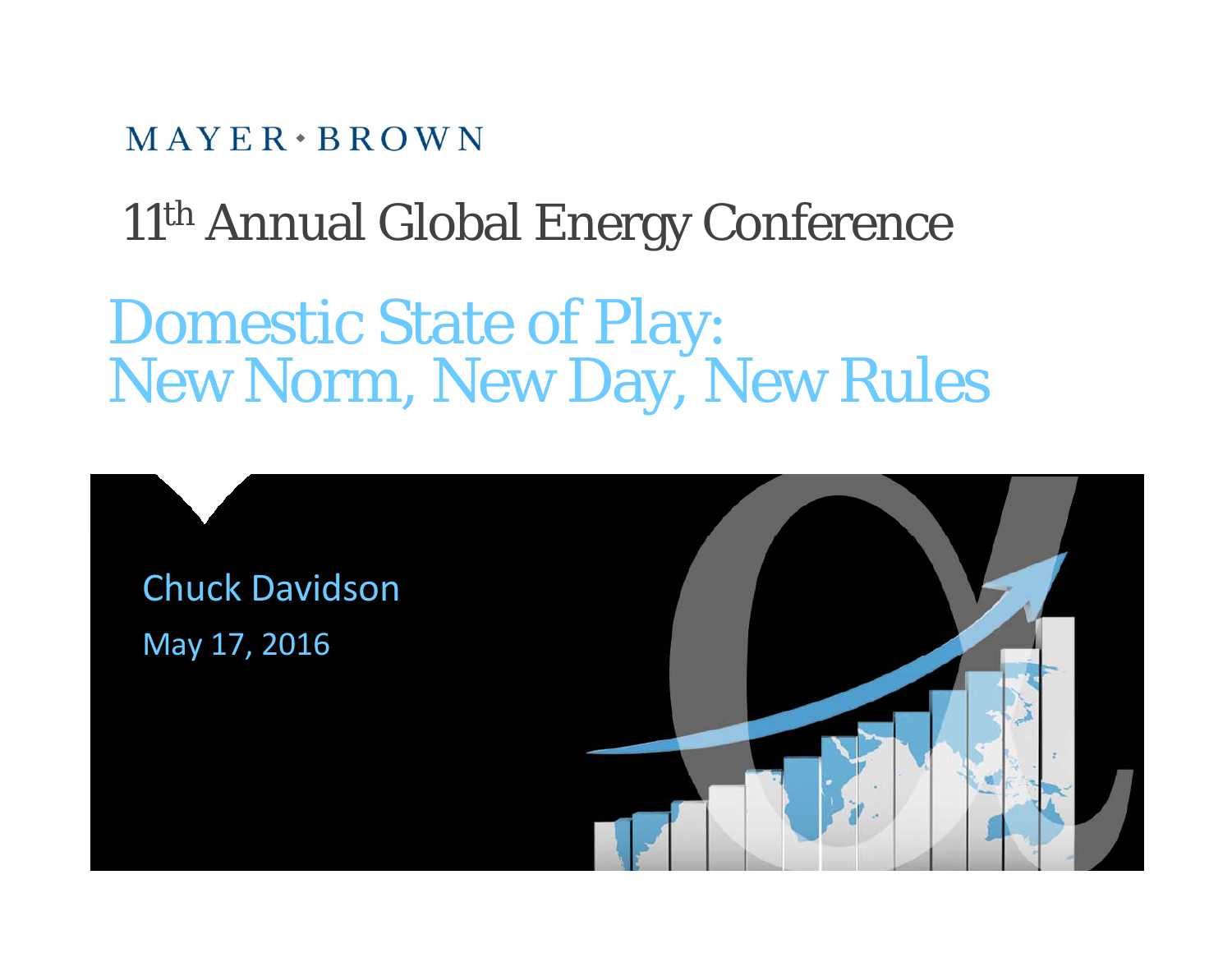## **Does anyone seriously think they know where commodity prices are going?**



#### $MAYER+BROWN$

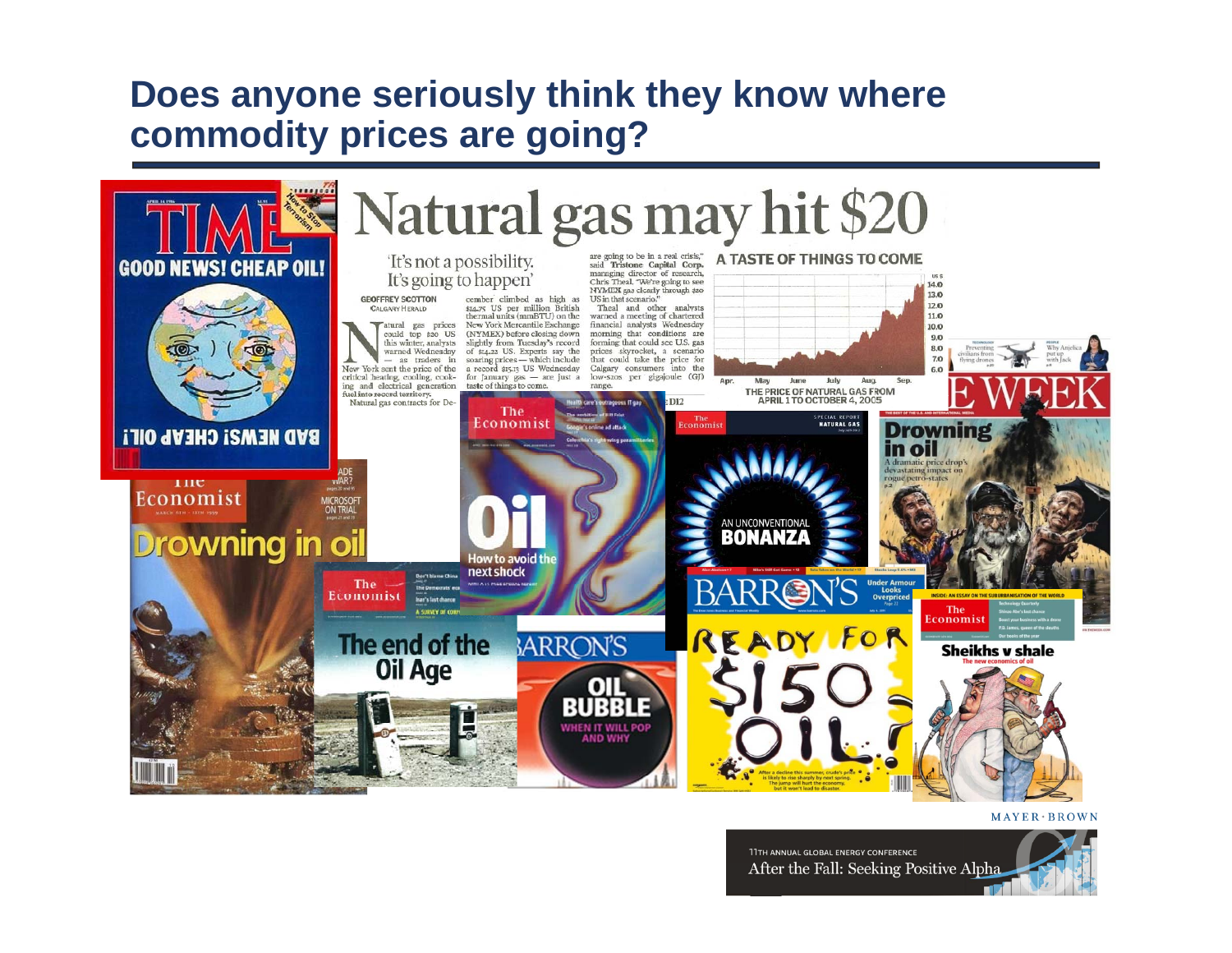#### **Oil Prices Not Always Volatile : Post WW2 – A Period of Stability** *Real oil prices decline as production grows to 10 MMBpd (peak) in 1970*



**Source: Macrotrends**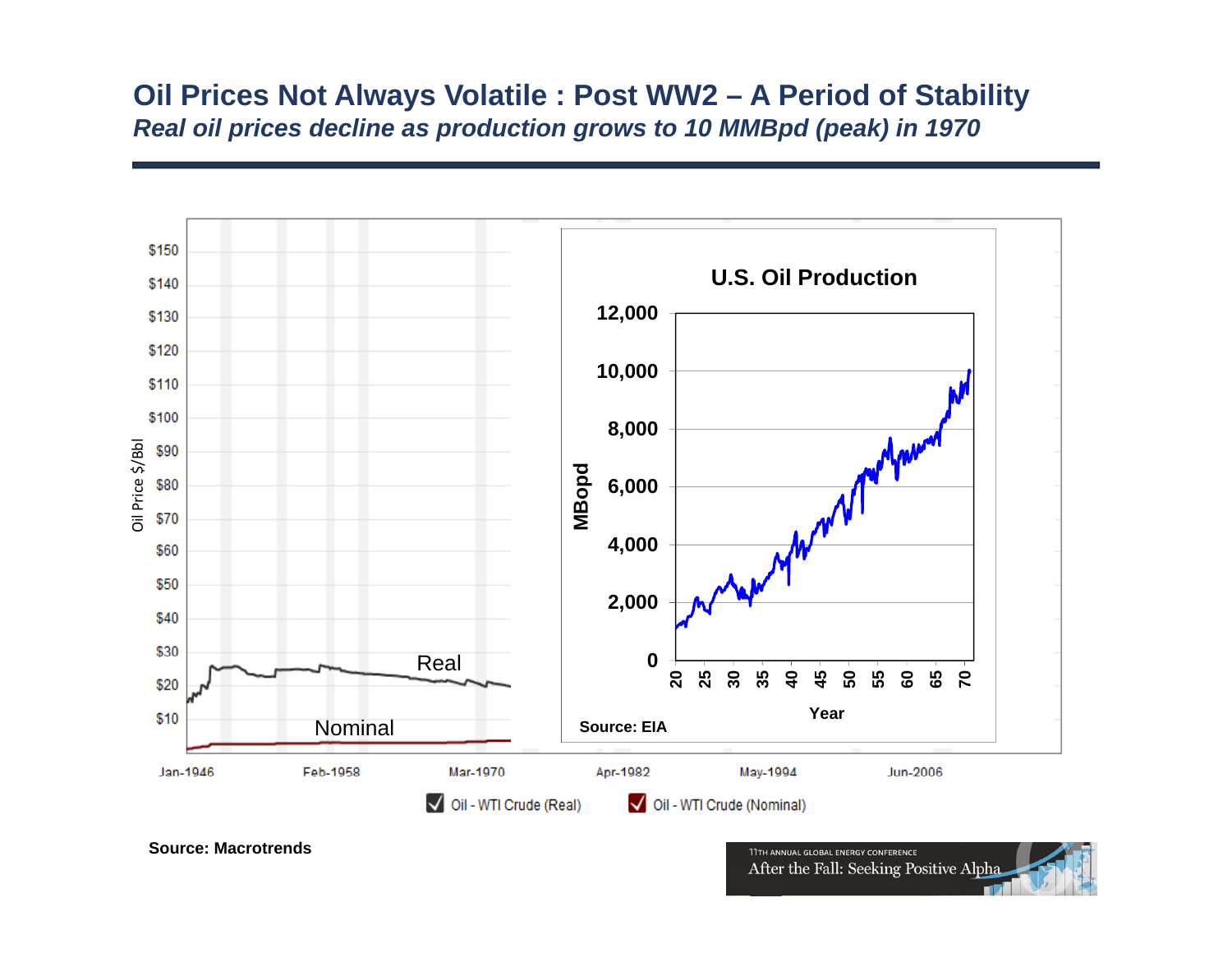#### **Energy in the 70's – The Beginning of Modern Era Oil Volatility** *Shortages, Gas Lines, Price Controls and Rising Prices*



 $MAYER+BROWN$ 

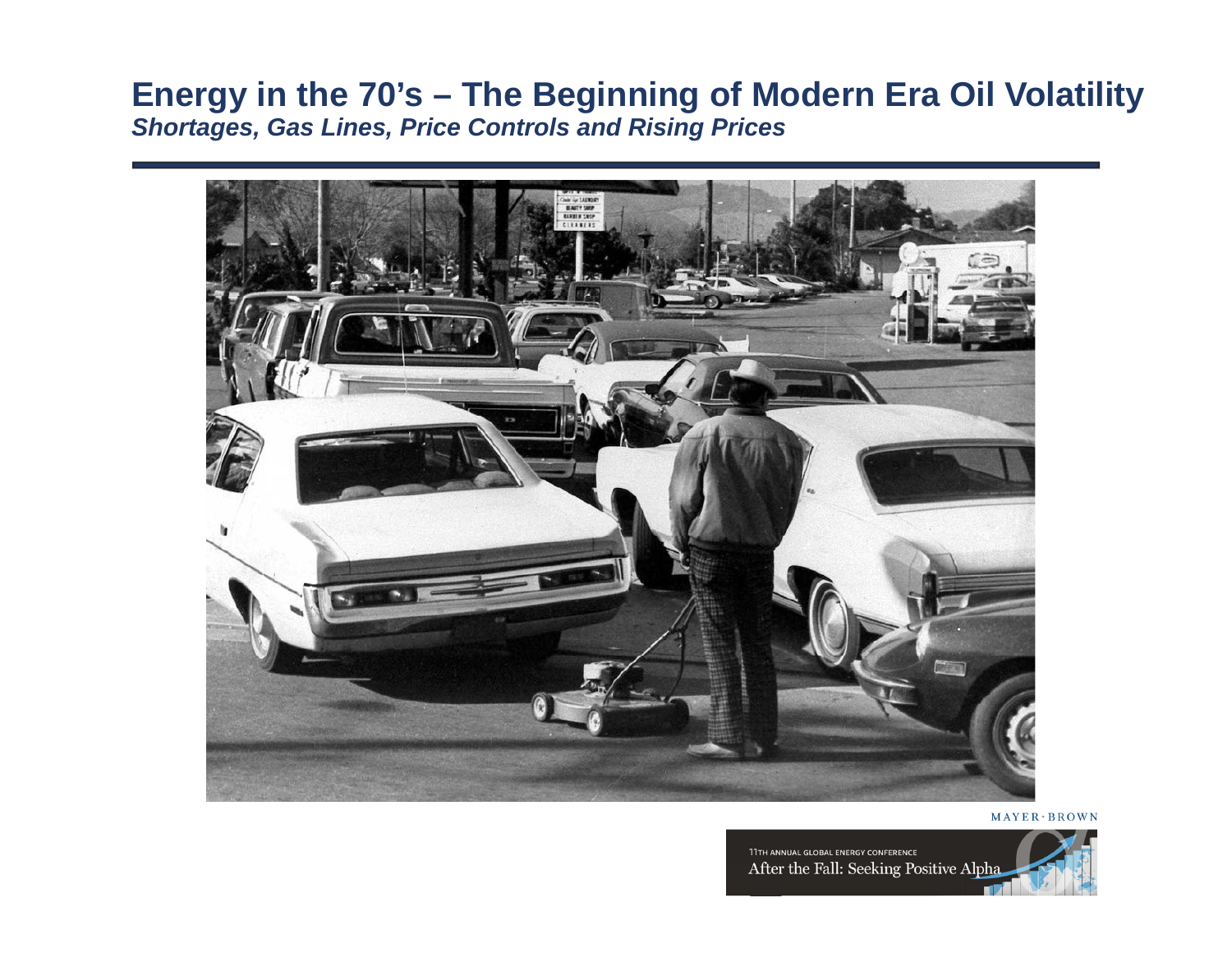# **U.S. Oil Prices Highly Volatile Since Early 70's**

*World economic and political events drive price extremes*



**Source: Macrotrends**

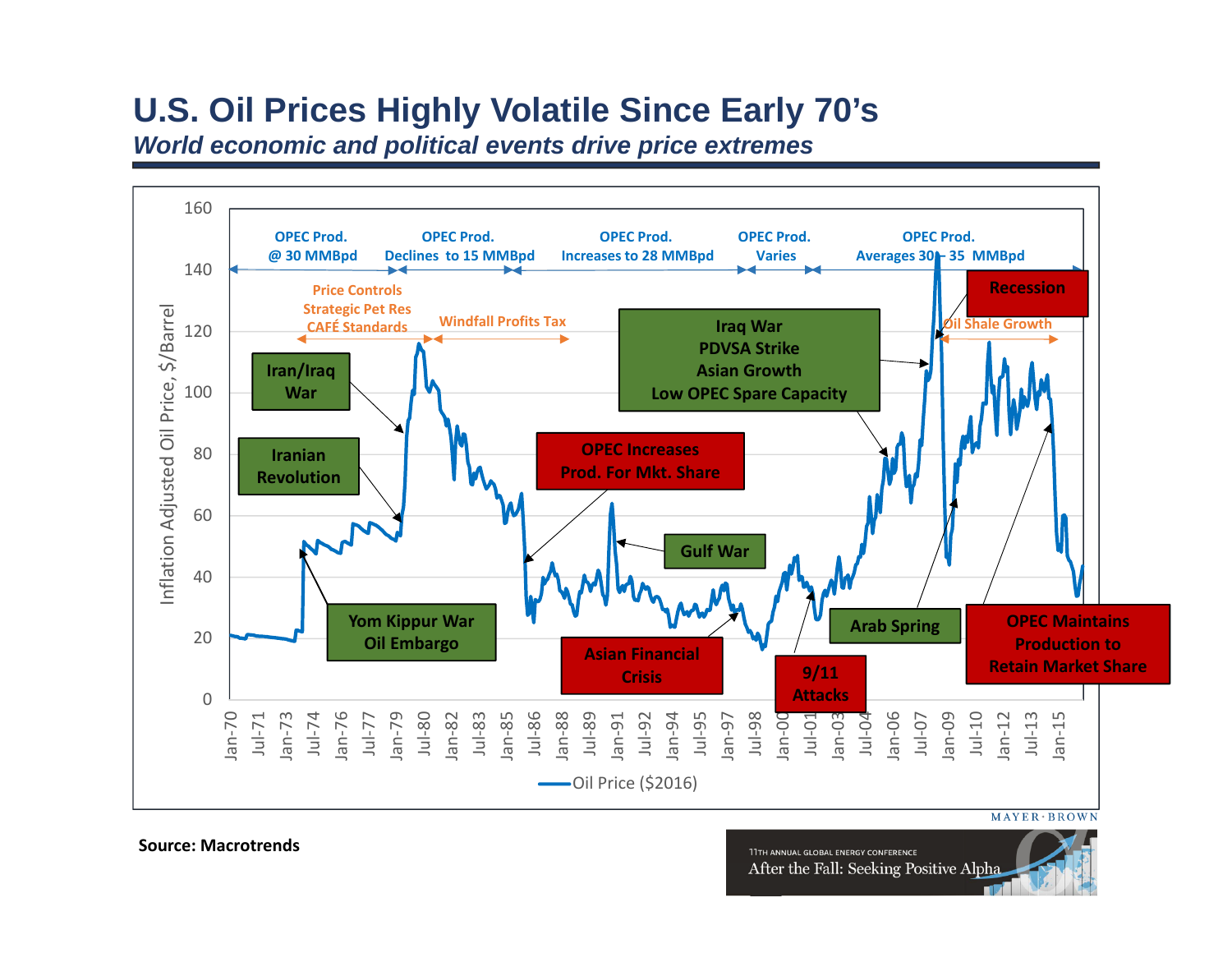#### **OPEC is Now Maintaining Market Share** *Current market share bears little resemblance to mid-1980's*

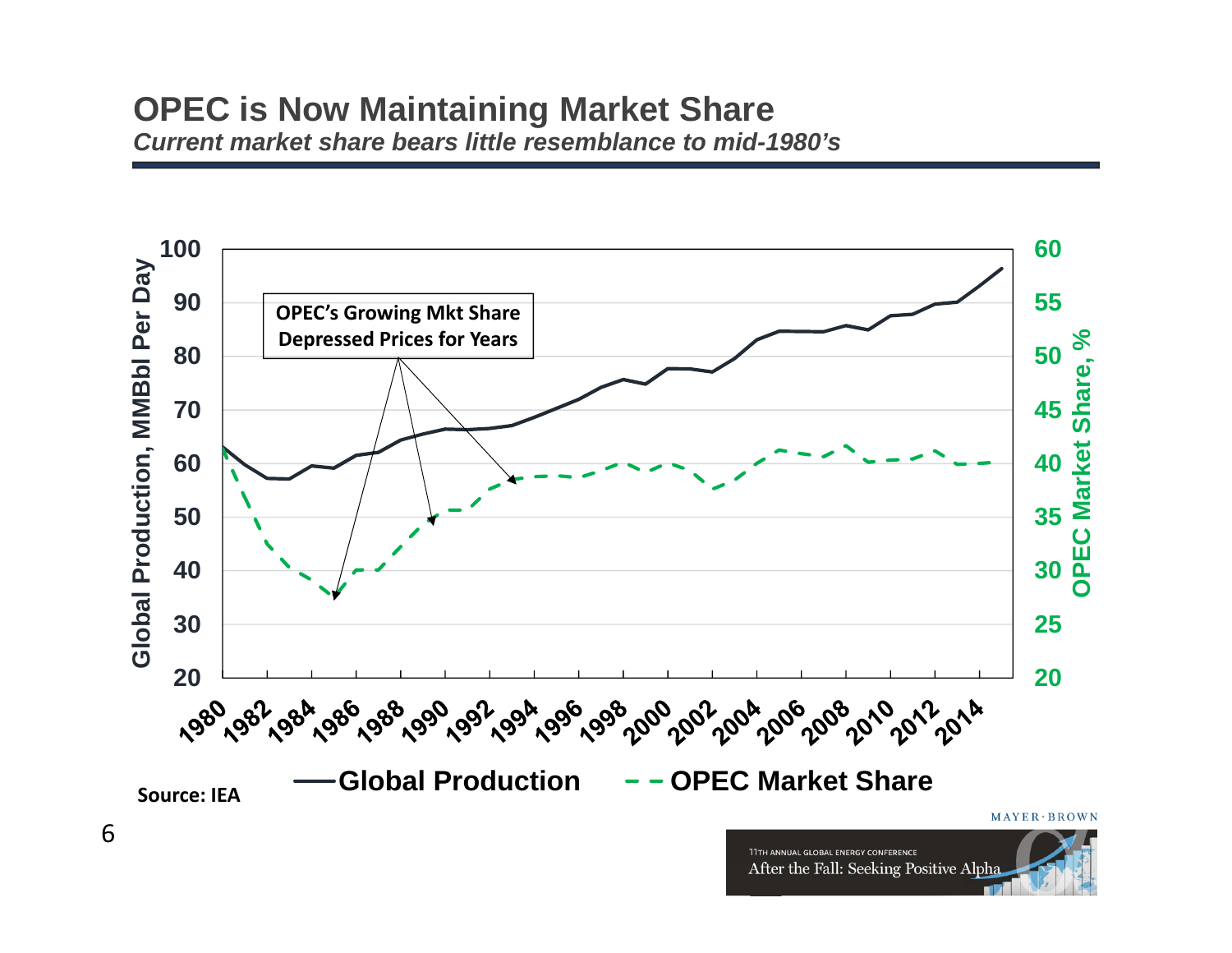#### **Global Oil Supply & Demand** *Significant shift from undersupply to oversupply*

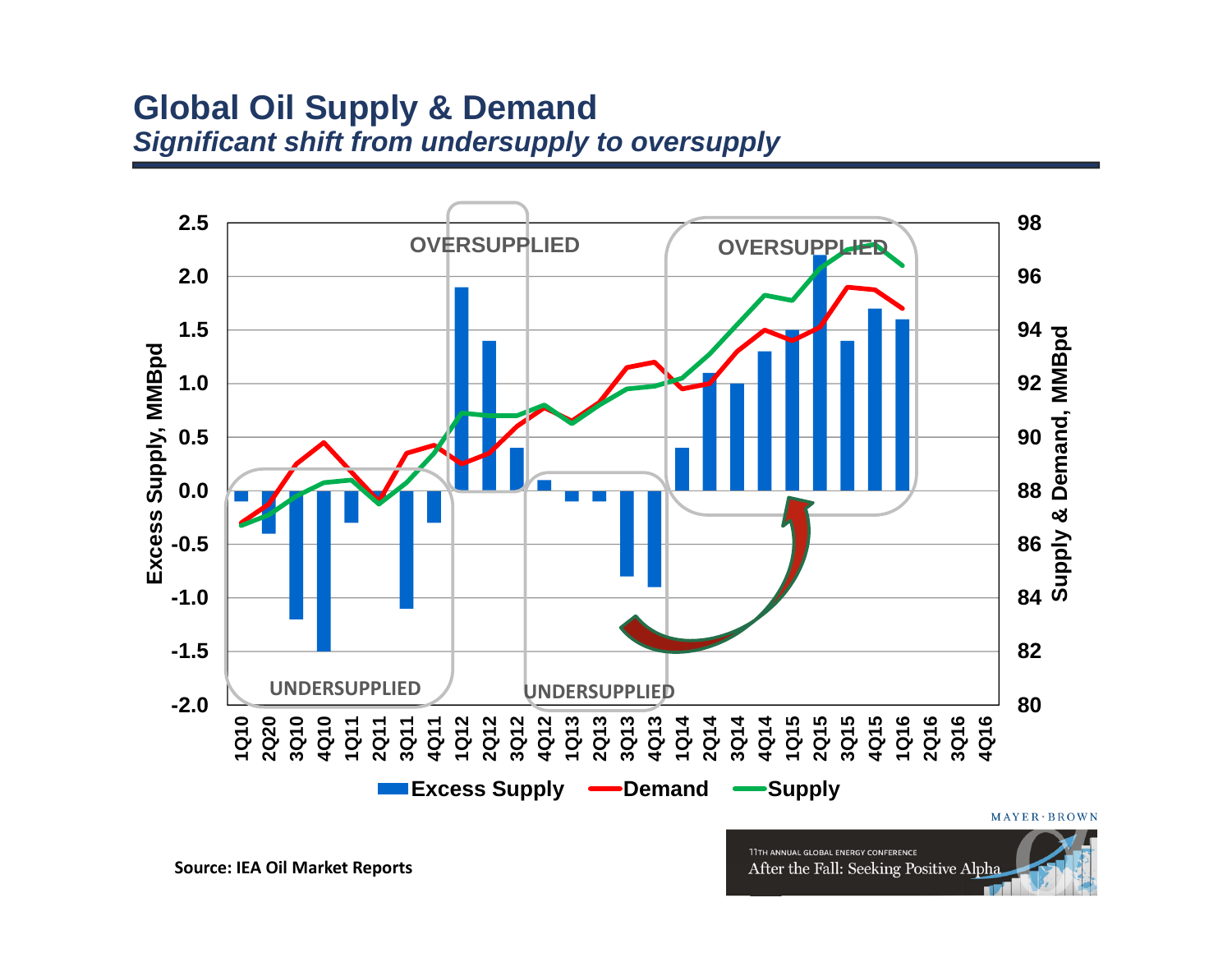#### **Global Oil Supply & Demand** *Potentially shifting from oversupply to balanced/undersupplied*

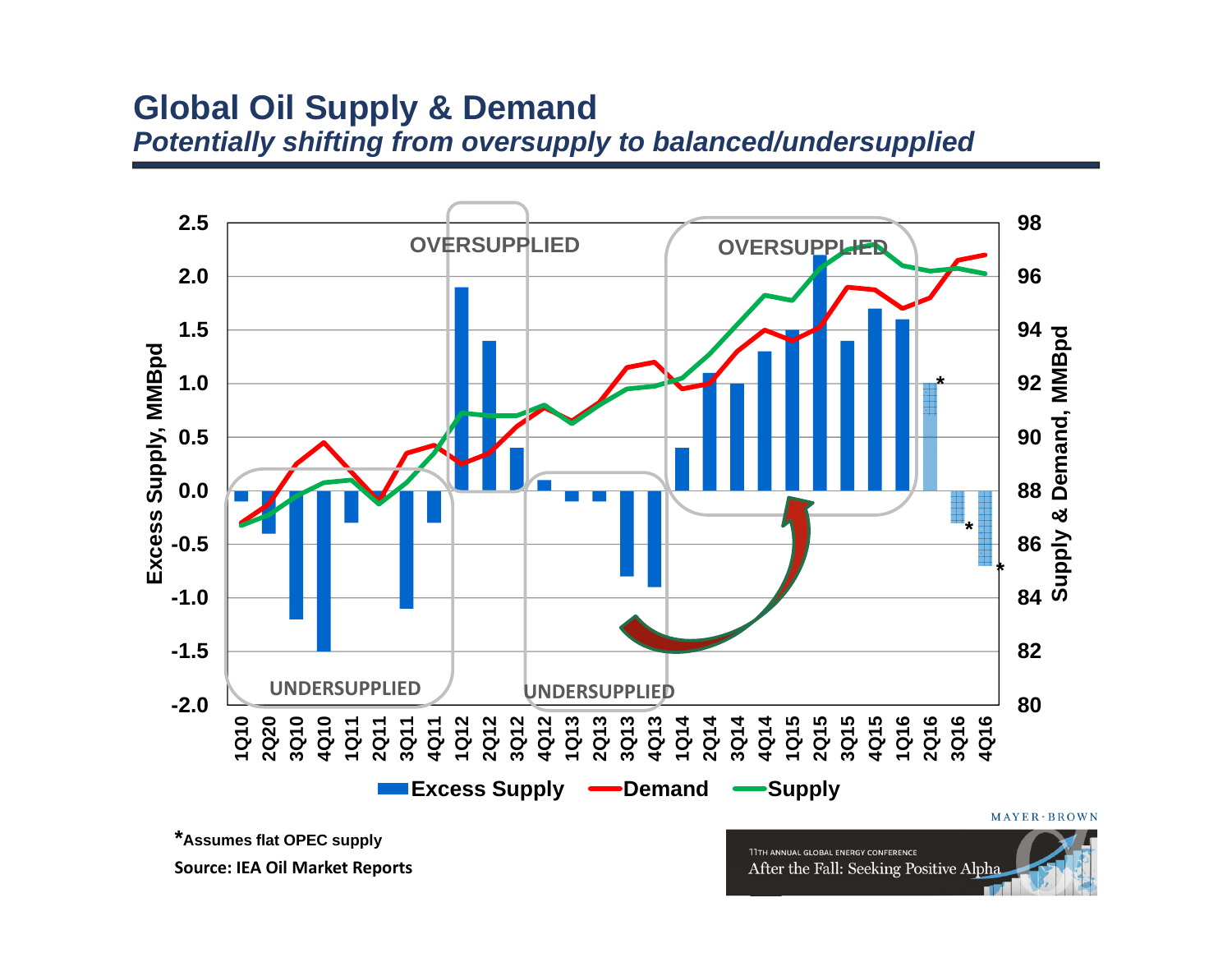#### **It's Not Just About Production***US crude inventories have rapidly grown to record levels*

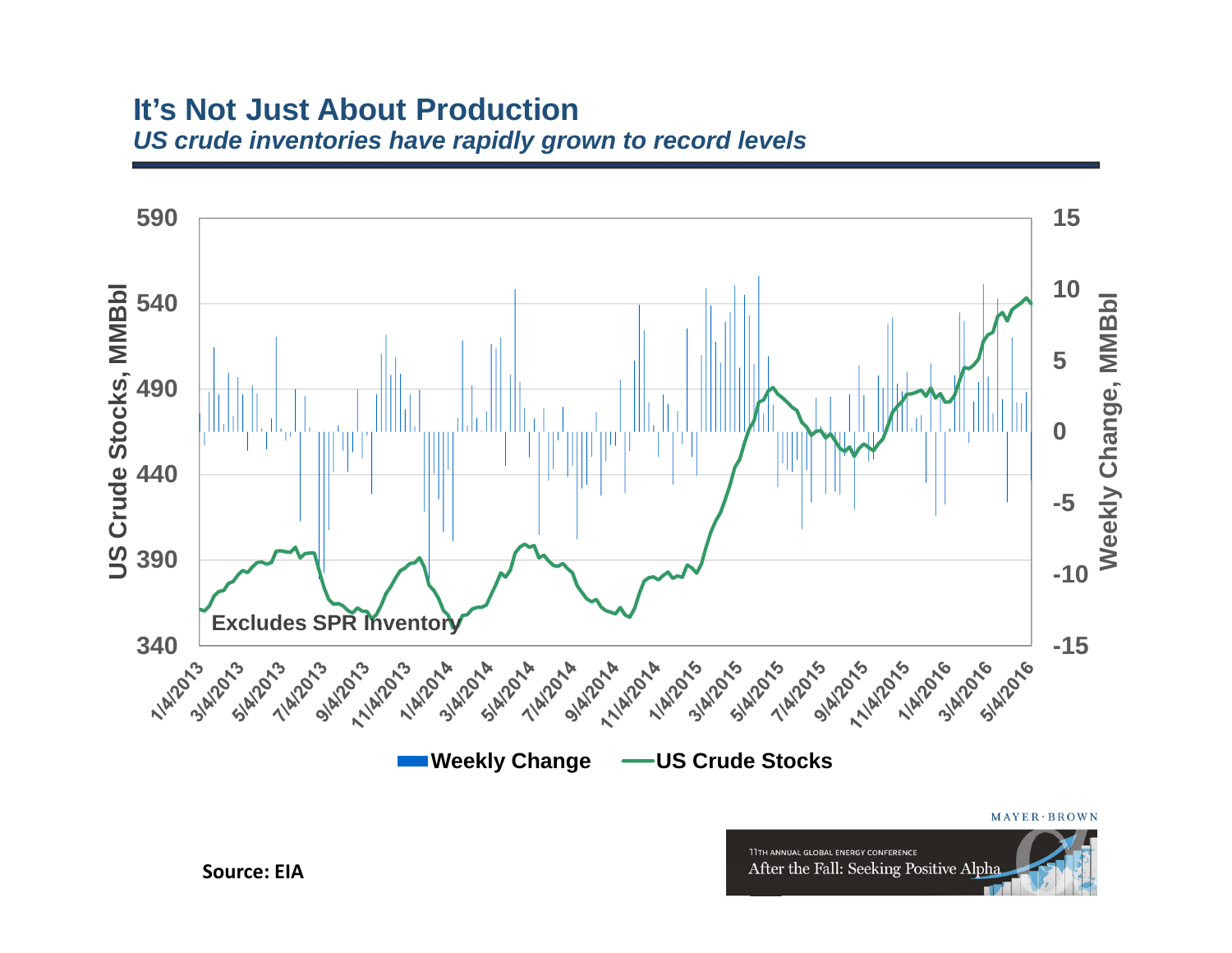#### **No Help From Natural Gas** *Prices have fallen 60% since early 2014*



 $MAYER+BROWN$ 



**Source: Macrotrends**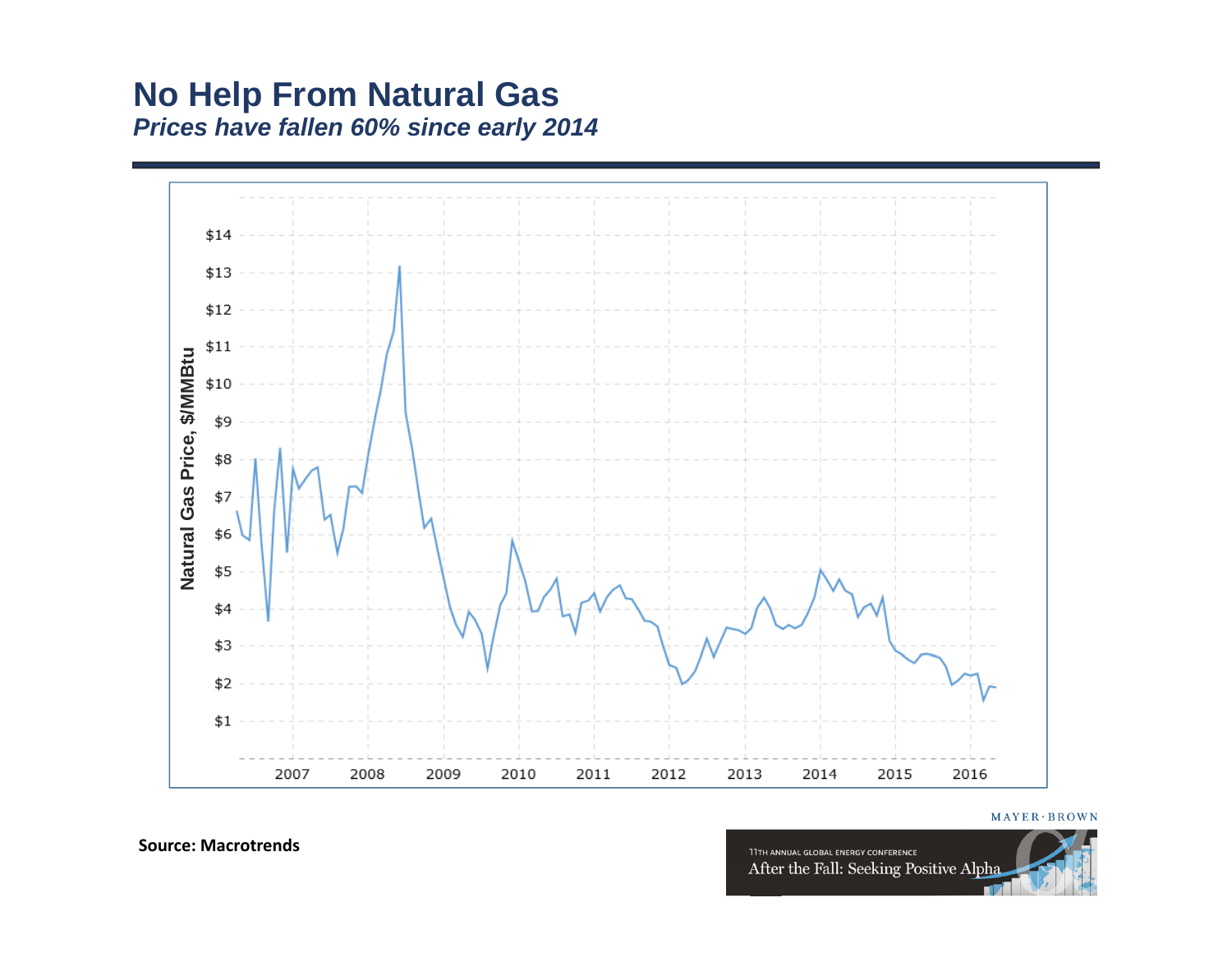### **So How Do We Get Out of This Mess?**  *A lot of moving pieces*

#### **Companies Needed to Immediately Address Financial Issues**

- Slash spending to balance with reduced cash flows
- $\lambda$  Secure cost reductions
- $\overline{\phantom{a}}$  Repair balance sheets

#### **Business Models Had to Be Reexamined**

- **O** | Are investment opportunities viable in a lower price world?
	- $\lambda$  Is the business sustainable stand-alone?
	- $\lambda$  Revise long range plans to fit with new price expectations



#### **Global Supply/Demand Needs to Achieve Balance**

- Supply starting to come down (reduced drilling)
- ▴ Inventories need to bleed off
- $\overline{\phantom{a}}$  Hopefully some help from demand growth



**orporate**

**e**